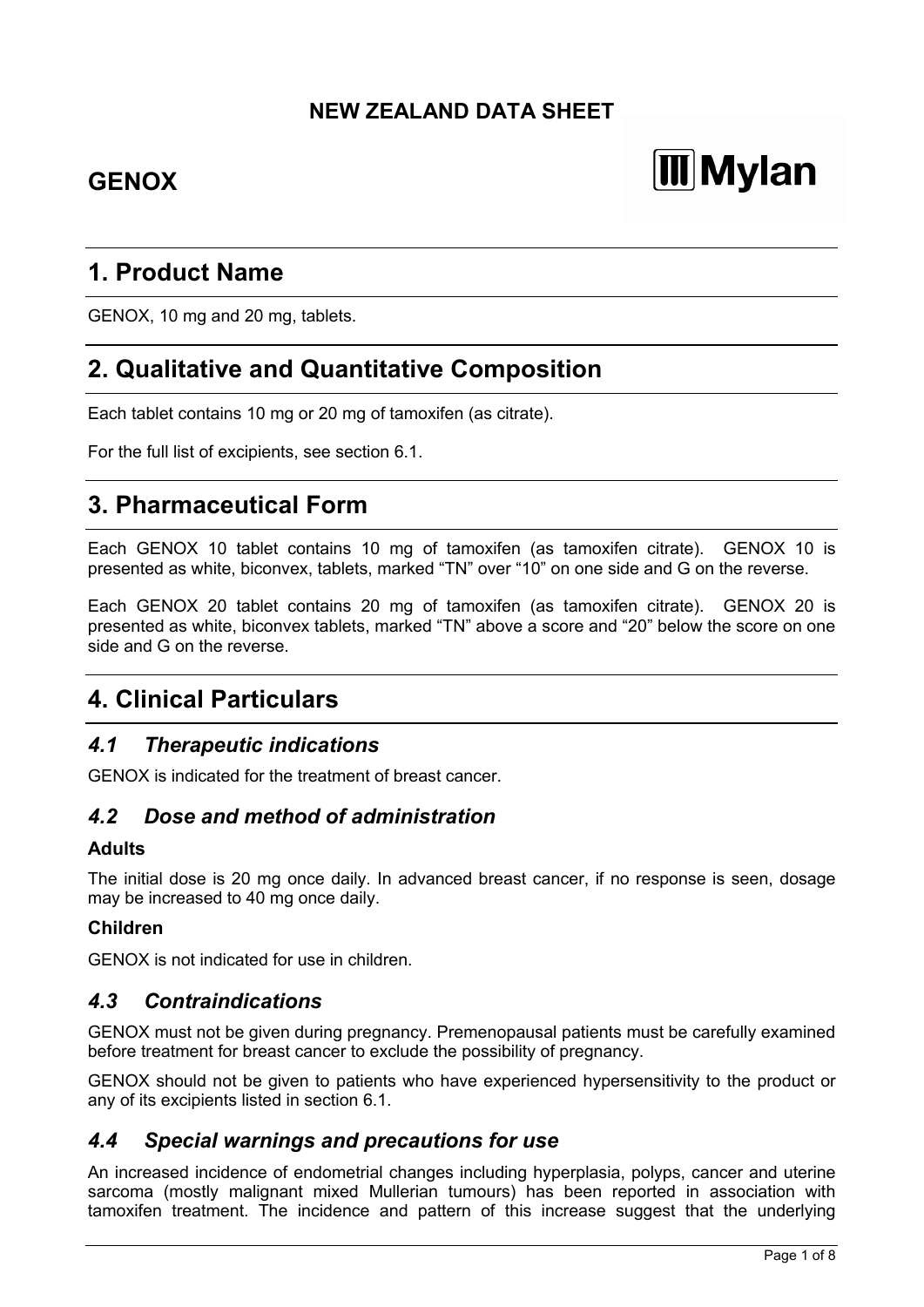mechanism is related to the oestrogenic properties of tamoxifen. Any patients receiving or having previously received tamoxifen, who report abnormal gynaecological symptoms, especially vaginal bleeding, should be promptly investigated.

In a large randomized trial in Sweden of adjuvant tamoxifen 40 mg/day for 2-5 years, an increased incidence of uterine cancer was noted. Twenty three of 1,372 patients randomized to receive tamoxifen versus 4 of 1,357 patients randomized to the observation group developed cancer of the uterus [RR=5.6; (1.9-16.2), p<0.001].

One of the patients with cancer of the uterus who was randomized to receive tamoxifen never took the drug. After approximately 6.8 years of follow-up in the ongoing NSABP B-1[4](#page-1-0)<sup>1</sup> trial, 15 of 1,419 women randomized to receive tamoxifen 20 mg/day for 5 years developed uterine cancer and 2 of the 1,424 women randomized to receive placebo, who subsequently had recurrent breast cancer and were treated with tamoxifen, also developed uterine cancer. Most of the uterine cancers were diagnosed at an early stage, but deaths from uterine cancer have been reported.

Patients receiving tamoxifen should have routine gynaecological care and report any abnormal vaginal bleeding to their physician.

In an uncontrolled trial in 28 girls aged 2-10 with McCune Albright Syndrome (MAS), who received 20 mg once a day for up to 12 months duration, mean uterine volume increased after 6 months of treatment and doubled at the end of the one-year study. While this finding is in line with the pharmacodynamic properties of tamoxifen, a causal relationship has not been established. Tamoxifen is not approved for treatment of McCune Albright Syndrome.

There is evidence of an increased incidence of thromboembolic events, including deep vein thrombosis and pulmonary embolism, during tamoxifen therapy. When tamoxifen is coadministered with chemotherapy, there may be a further increase in the incidence of thromboembolic effects. For treatment of breast cancer, the risks and benefits of tamoxifen should be carefully considered in women with a history of thromboembolic events.

In delayed microsurgerical breast reconstruction tamoxifen may increase the risk of microvascular flap complications.

A number of second primary tumours, occurring at sites other than the endometrium and the opposite breast, have been reported in clinical trials, following the treatment of breast cancer patients with tamoxifen. No causal link has been established and the clinical significance of these observations remains unclear.

Cases of visual disturbances, including infrequent reports of corneal changes, and common reports of retinopathy have been described in patients receiving tamoxifen therapy. Cataracts have commonly been reported in association with the administration of tamoxifen.

Tamoxifen should be used cautiously in patients with existing leucopenia or thrombocytopenia. Leucopenia has been observed following the administration of tamoxifen sometimes in association with anaemia and/or thrombocytopenia. Neutropenia has been reported on rare occasions; this can sometimes be severe and rarely cases of agranulocytosis have been reported. Decreases in platelet counts, usually to 50,000 to 100,000/mm<sup>3</sup>, infrequently lower, have been occasionally reported in patients taking tamoxifen for breast cancer. Periodic complete blood counts, including platelet counts, may be appropriate.

Poor metabolisers of CYP2D6 may have a reduced response to tamoxifen due to reduced plasma concentrations of the active metabolite, endoxifen. Concomitant medicines that inhibit CYP2D6 may reduce the concentration of the active tamoxifen metabolite, endoxifen. Some studies have shown reduced efficacy of tamoxifen as measured by the risk of breast cancer recurrence and mortality, when taken with CYP2D6 inhibitors. Common CYP2D6 inhibitors include paroxetine, fluoxetine and bupropion. Women taking tamoxifen should avoid using CYP2D6 inhibitors wherever possible (see section 4.5).

-

<span id="page-1-0"></span><sup>&</sup>lt;sup>1</sup> The NSABP (National Surgical Adjuvant Breast and Bowel Project) B-14 trial is undergoing reaudit and information from this study may be subject to change.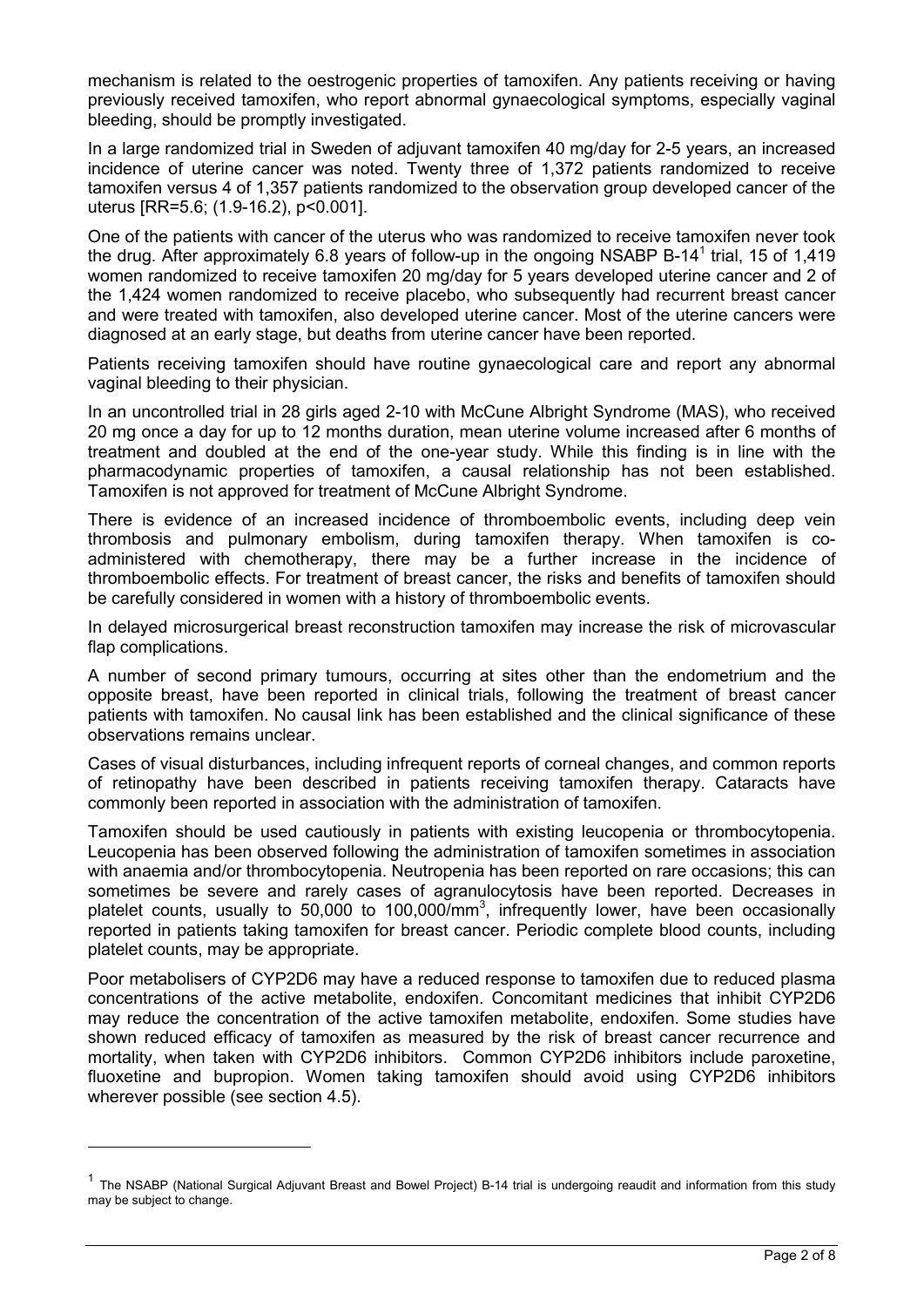### **Use in premenopausal women**

It should be noted that only a small number of premenopausal women have been treated, since candidates for therapy are usually postmenopausal, either reaching a natural menopause, or having menopause induced by surgery or radiotherapy. Menstruation is suppressed in a proportion of premenopausal women receiving tamoxifen for the treatment of breast tumours. Ovarian cysts have occasionally been observed in women receiving tamoxifen.

#### **Paediatric use**

GENOX is not indicated for use in children (see section 4.2).

#### **Effects on laboratory tests**

No data available.

## *4.5 Interaction with other medicines and other forms of interaction*

When tamoxifen is used in combination with coumarin type anticoagulants, a significant increase in anticoagulant effect may occur. Where such co-administration is initiated, careful monitoring of the patient is recommended.

When tamoxifen is used in combination with cytotoxic agents, there is increased risk of thromboembolic events occurring..

The use of tamoxifen in combination with an aromatase inhibitor as adjuvant therapy has not shown improved efficacy compared with tamoxifen alone.

The known principal pathway for tamoxifen metabolism in humans is demethylation, catalysed by CYP3A4 enzymes. Pharmacokinetic interaction with the CYP3A4 inducing agent rifampicin, showing a reduction in tamoxifen plasma levels has been reported in the literature.

Cytochrome P450 2D6 (CYP2D6) plays an important role in the metabolism of tamoxifen. CYP2D6 helps convert tamoxifen to endoxifen (a potent active metabolite of tamoxifen). Therefore, coadministration of tamoxifen with CYP2D6 inhibitors such as paroxetine, fluoxetine and bupropion may reduce plasma levels of endoxifen and should be avoided where possible (see section 4.4).

## *4.6 Fertility, pregnancy and lactation*

#### **Effects on fertility**

No data available.

### **Use in pregnancy (Category B3)**

Tamoxifen must not be administered during pregnancy. There have been a small number of reports of spontaneous abortions, birth defects and foetal deaths after women have taken tamoxifen, although no causal relationship has been established (see section 4.3).

Reproductive toxicology studies in rats, rabbits and monkeys have shown no teratogenic potential.

In rodent models of foetal reproductive tract development, tamoxifen was associated with changes similar to those caused by oestradiol, ethynyloestradiol, clomiphene and diethylstilboestrol (DES). Although the clinical relevance of these changes is unknown, some of them, especially vaginal adenosis, are similar to those seen in young women who were exposed to DES *in utero* and who have a 1 in 1000 risk of developing clear-cell carcinoma of the vagina or cervix. Only a small number of pregnant women have been exposed to tamoxifen. Such exposure has not been reported to cause subsequent vaginal adenosis or clear-cell carcinoma of the vagina or cervix in young women exposed *in utero* to tamoxifen.

Women should be advised not to become pregnant whilst taking tamoxifen and for nine months following the cessation of therapy and should use barrier or other non-hormonal contraceptive methods if sexually active.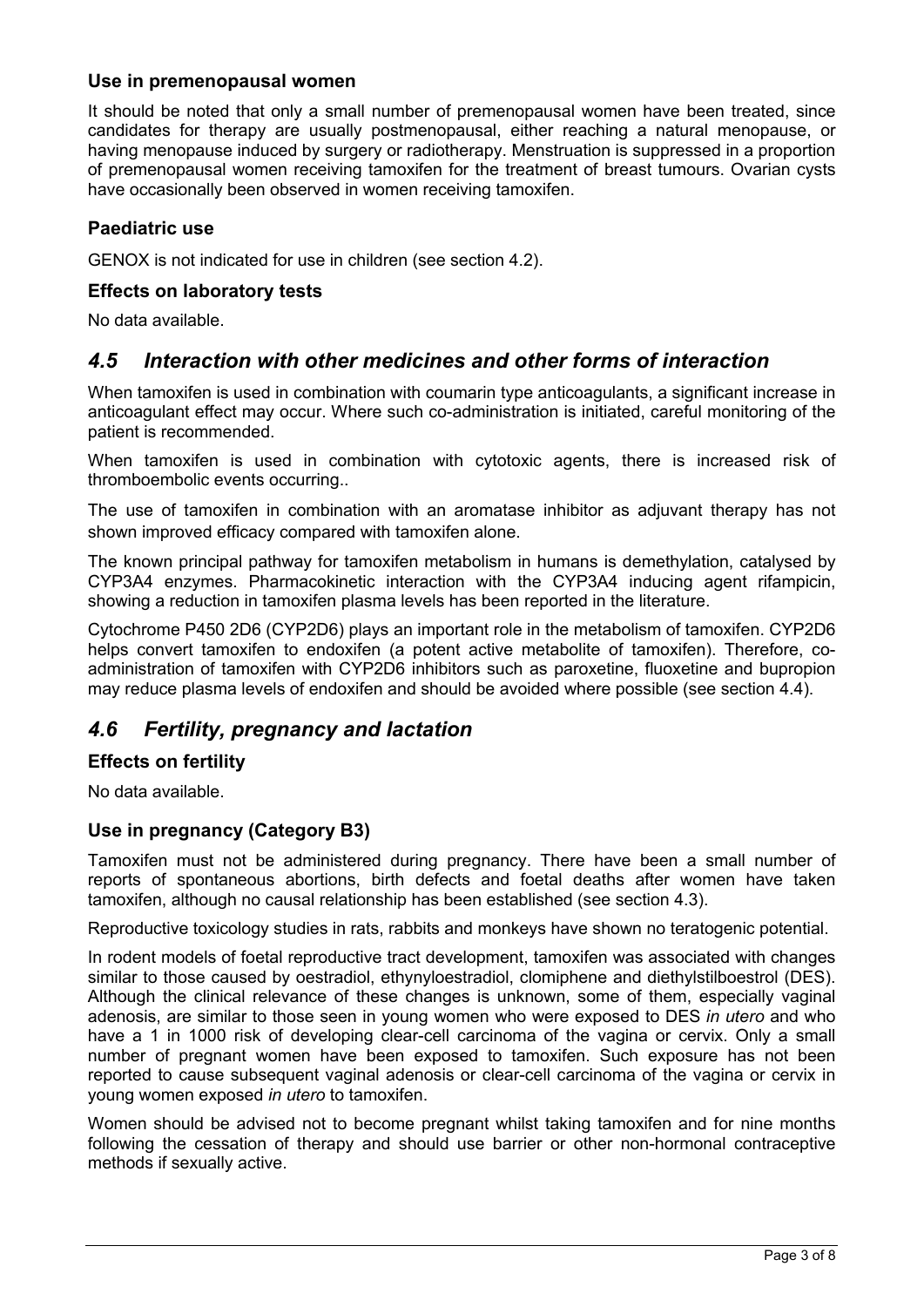Premenopausal patients must be carefully examined before treatment to exclude pregnancy. Women should be informed of the potential risks to the foetus, should they become pregnant whilst taking tamoxifen or within nine months of cessation of therapy.

## **Use in lactation**

It is not known if tamoxifen is excreted in human milk and therefore the drug is not recommended during lactation.

## *4.7 Effects on ability to drive and use machines*

Fatigue has been reported with the use of tamoxifen. Therefore, caution should be observed when driving or operating machinery while such symptoms persist.

## *4.8 Undesirable effects*

The adverse reactions which have been reported are of two types: those associated specifically with the pharmacological action of the drug e.g. hot flushes, vaginal bleeding, vaginal discharge, pruritus vulvae, tumour pain and tumour flare and those of a more general nature, e.g. gastrointestinal intolerance, headache, light-headedness and, occasionally, fluid retention and alopecia. In patients treated with tamoxifen for metastatic breast cancer, the most frequent adverse reactions are hot flushes, nausea and vomiting. These may occur in up to one-fourth of patients. Less frequently reported adverse reactions are vaginal bleeding, vaginal discharge, menstrual irregularities, alopecia and increased bone and tumour pain. Other adverse reactions which are seen infrequently are hypercalcaemia, peripheral oedema, pruritis vulvae, dizziness and lightheadedness. Infrequent cases of endometrial, ocular and haematological adverse effects have been reported (see section 4.4). When such adverse reactions are severe, it may be possible to control them by a simple reduction of dosage (within the recommended dose range) without loss of control of the disease. If adverse reactions do not respond to this measure, it may be necessary to stop the treatment.

Skin rashes (including isolated reports of erythema multiforme, Stevens-Johnson syndrome, cutaneous vasculitis, and bullous pemphigoid) and commonly hypersensitivity reactions, including angioedema have been reported.

Although hypercalcaemia may occur in patients with advanced breast cancer, uncommonly patients with bony metastases have developed hypercalcaemia on initiation of therapy with tamoxifen.

Uterine fibroids, endometriosis and other endometrial changes including hyperplasia and polyps have been reported.

Cystic ovarian swellings have occasionally been observed in premenopausal women receiving tamoxifen. Vaginal polyps have rarely been observed in women receiving tamoxifen.

There is evidence of ischaemic cerebrovascular events and thromboembolic events, including deep vein thrombosis, microvascular thrombosis and pulmonary embolism, occurring commonly during tamoxifen therapy. When tamoxifen is used in combination with cytotoxic agents, there is increased risk of thromboembolic events occurring.

Uncommonly, cases of interstitial pneumonitis have been reported.

Leg cramps and myalgia have been reported commonly in patients receiving tamoxifen.

Tamoxifen has been associated with changes in liver enzyme levels and with a spectrum of more severe liver abnormalities which in some cases were fatal, including fatty liver, cholestasis and hepatitis, liver failure, cirrhosis and hepatocellular injury (including hepatic necrosis).

Commonly, elevation of serum triglyceride levels, in some cases with pancreatitis, may be associated with the use of tamoxifen.

An increased incidence of endometrial cancer and uterine sarcoma (mostly malignant mixed Mullerian tumours) has been reported in association with tamoxifen treatment.

Cutaneous lupus erythematosus has been observed very-rarely in patients receiving tamoxifen.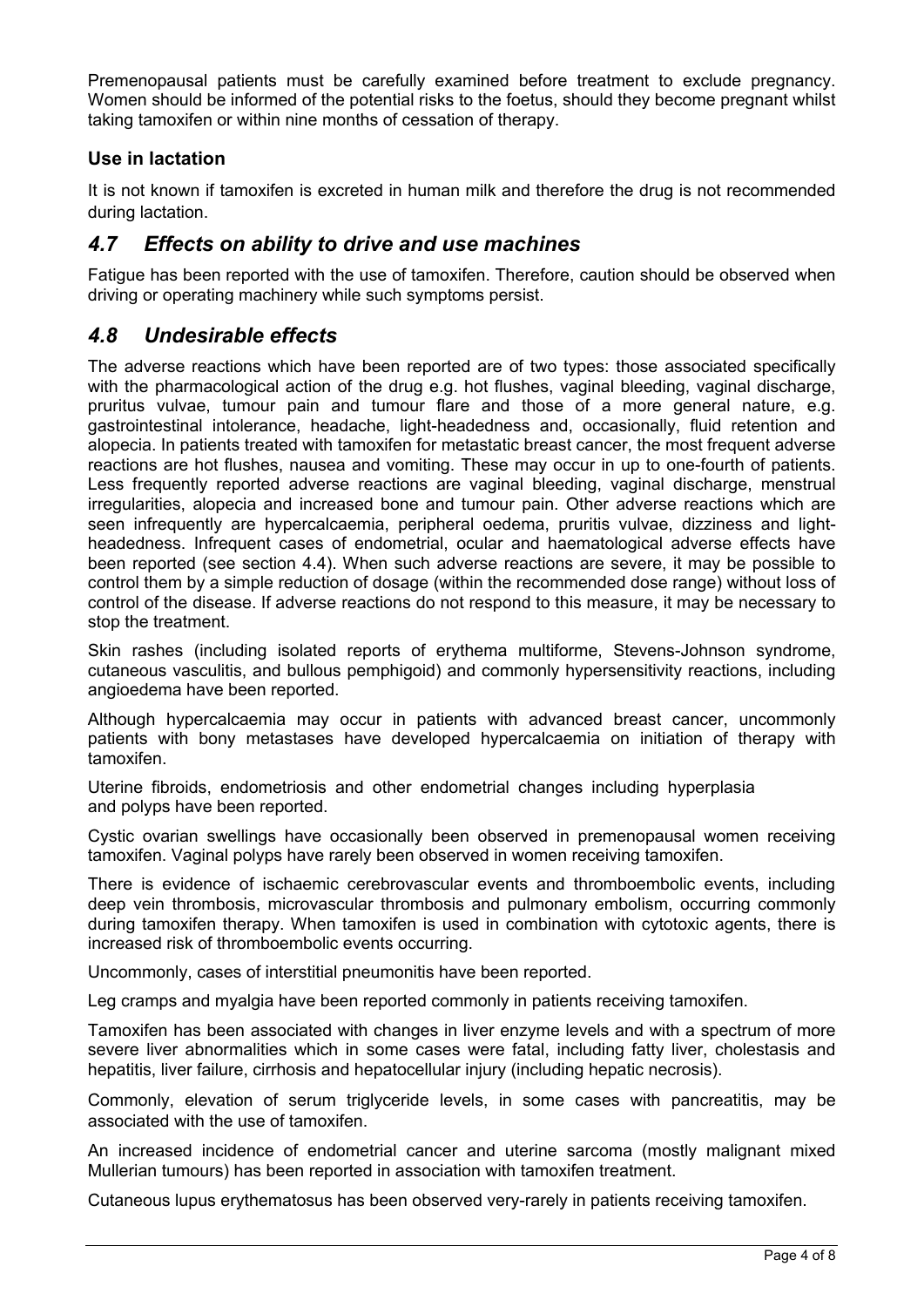Porphyria cutanea tarda has been observed very-rarely in patients receiving tamoxifen.

Cases of optic neuropathy and optic neuritis have been rarely reported in patients receiving tamoxifen and in a small number of cases blindness has occurred.

Sensory disturbances (including paraesthesia and dysgeusia) have been reported commonly in patients receiving tamoxifen.

Fatigue has been reported very commonly in patients taking tamoxifen.

Radiation recall has been observed very rarely in patients receiving tamoxifen.

#### **Reporting of suspected adverse reactions**

Reporting suspected adverse reactions after authorisation of the medicine is important. It allows continued monitoring of the benefit/risk balance of the medicine. Healthcare professionals are asked to report any suspected adverse reactions https://nzphvc.otago.ac.nz/reporting/.

## *4.9 Overdose*

On theoretical grounds, an overdosage would be expected to cause enhancement of the pharmacological side effects mentioned above. Observations in animals show that extreme overdosage (100 to 200 times the equivalent of the recommended daily human dose) may produce oestrogenic effects.

There have been reports in the literature that tamoxifen given at several times the standard dose may be associated with prolongation of the QT interval of the ECG.

There is no specific antidote to overdosage, and treatment must be symptomatic.

For further advice on management of overdose please contact the National Poisons Information Centre (0800 POISON or 0800 764 766).

# **5. Pharmacological Properties**

## *5.1 Pharmacodynamic properties*

Pharmacotherapeutic group: Anti-estrogens, ATC code: L02BA01

GENOX (tamoxifen) is a non-steroidal, triphenylethylene-based drug which displays a complex spectrum of oestrogen antagonist and oestrogen agonist-like pharmacological effects in different tissues. In breast cancer patients, at the tumour level, tamoxifen acts primarily as an antioestrogen, preventing oestrogen binding to the oestrogen receptor.

## *5.2 Pharmacokinetic properties*

Tamoxifen is metabolised mainly via CYP3A4 to N-desmethyltamoxifen, which is further metabolised by CYP2D6 to another active metabolite endoxifen. In patients who lack the enzyme CYP2D6, endoxifen concentrations are approximately 75% lower than in patients with normal CYP2D6 activity. Administration of strong CYP2D6 inhibitors reduces endoxifen circulating levels to a similar extent

### **Absorption**

Tamoxifen is absorbed from the gastrointestinal tract. However, the site and extent of absorption is not known. Peak serum levels of 15 to 25 nanogram/mL were observed three to six hours after administration of a single oral dose of 10 mg tamoxifen. Steady state serum levels are achieved after approximately 4 weeks therapy. Mean steady state values after dosing at 20 mg twice daily were 285 ± 19 nanogram/mL and 477 ± 35 nanogram/mL for tamoxifen and N-desmethyltamoxifen respectively.

#### *Bioavailability*

No information available.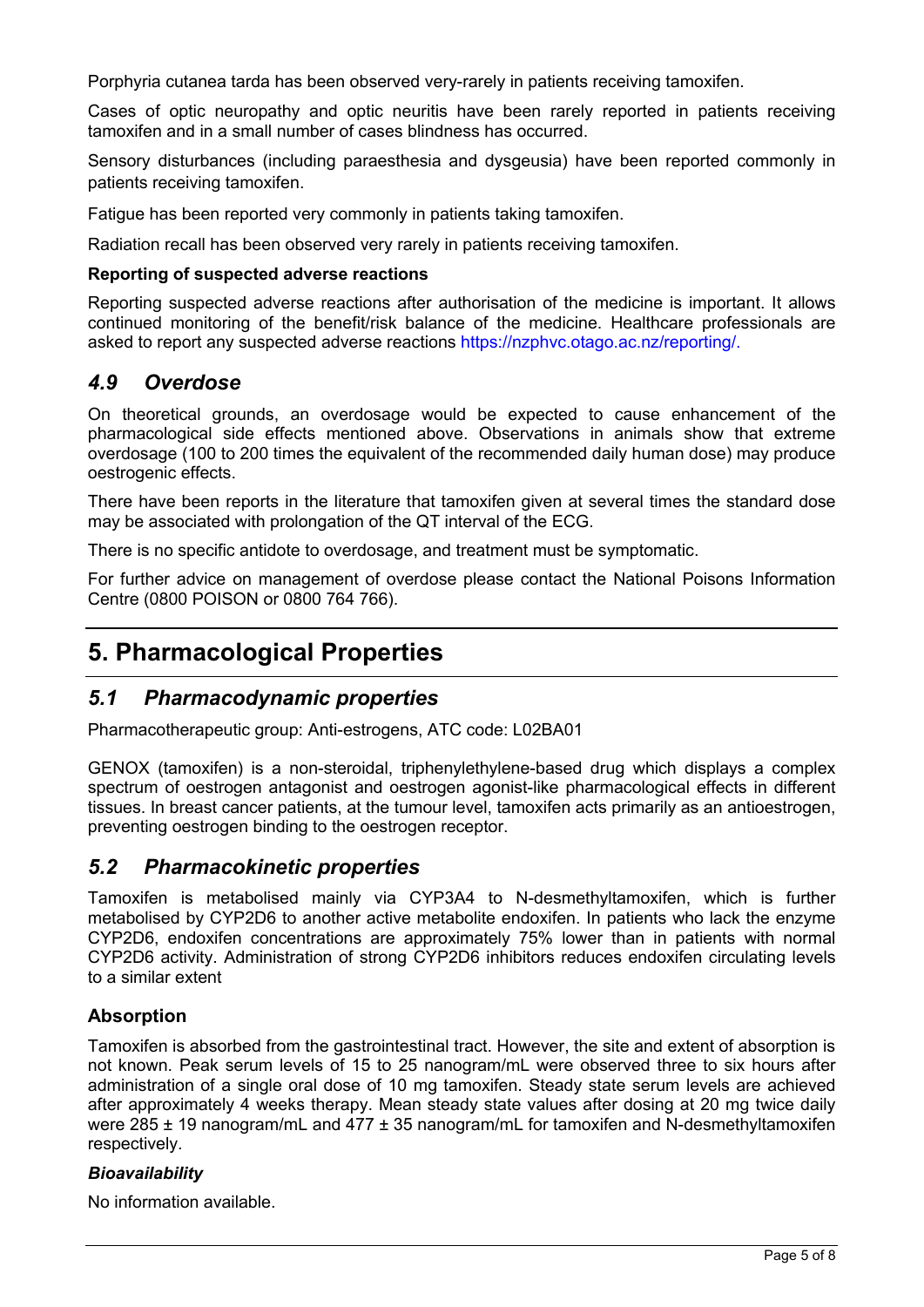## **Distribution**

Little information is available in humans. It has been found in the uterus and ovary, particularly in the endometrium and corpus luteum. Radioactivity studies in animals show high levels in the liver, lung, ovary and spleen. Low levels have been found in the pituitary, eyes and brain.

#### *Protein binding*

The drug appears to be bound to an unknown degree to cytoplasmic protein receptors in all oestrogen target tissues, and is highly protein bound to serum albumin (>99%).

#### **Metabolism**

Tamoxifen undergoes extensive metabolism in the liver by hydroxylation, demethylation and conjugation, giving rise to several metabolites. The major circulating metabolite of tamoxifen in humans is N-desmethyltamoxifen which has a pharmacological profile very similar to that of tamoxifen and thus contributes to the therapeutic effect. Other minor metabolites are formed, some of which also have antioestrogenic activity.

### **Excretion**

The elimination of tamoxifen and its major metabolite N-desmethyltamoxifen is slow. This leads to extensive accumulation of both compounds in serum during chronic administration. Tamoxifen is mainly excreted via the faeces, with only small amounts appearing in the urine. The drug is excreted mainly as its conjugates. In one patient studied for 13 days after dosing, approximately 50% of the dose had been excreted in the faeces, and 13% in the urine. In animals, tamoxifen undergoes enterohepatic circulation, and is thought to do so in humans.

In a clinical study where girls between 2 and 10 years with McCune Albright Syndrome (MAS) received 20 mg tamoxifen once a day for up to 12 months duration, there was an age-dependent decrease in clearance and an increase in exposure (AUC), (with values up to 50% higher in the youngest patients) compared with adults.

#### **Half-life**

The elimination half-life of tamoxifen is estimated to be 5 to 7 days and 10 to 14 days for N-desmethyltamoxifen.

#### **Clinical implications of pharmacokinetic data**

As the main site of metabolism is the liver, and accumulation of the drug and its active metabolites is possible with prolonged treatment, dose and dosing interval may need adjustment in patients with liver disease.

# *5.3 Preclinical safety date*

### **Genotoxicity**

Tamoxifen was genotoxic in some *in vitro* tests and *in vivo* genotoxicity tests in rodents. Gonadal tumours in mice and liver tumours in rats receiving tamoxifen have been reported in long-term studies. The clinical relevance of these findings has not been established.

### **Carcinogenicity**

Tamoxifen was not mutagenic in a range of *in vitro* and *in vivo* mutagenicity tests.

# **6. Pharmaceutical Particulars**

## *6.1 List of excipients*

GENOX Tablets also contain:

- mannitol
- maize starch
- croscarmellose sodium and
- magnesium stearate.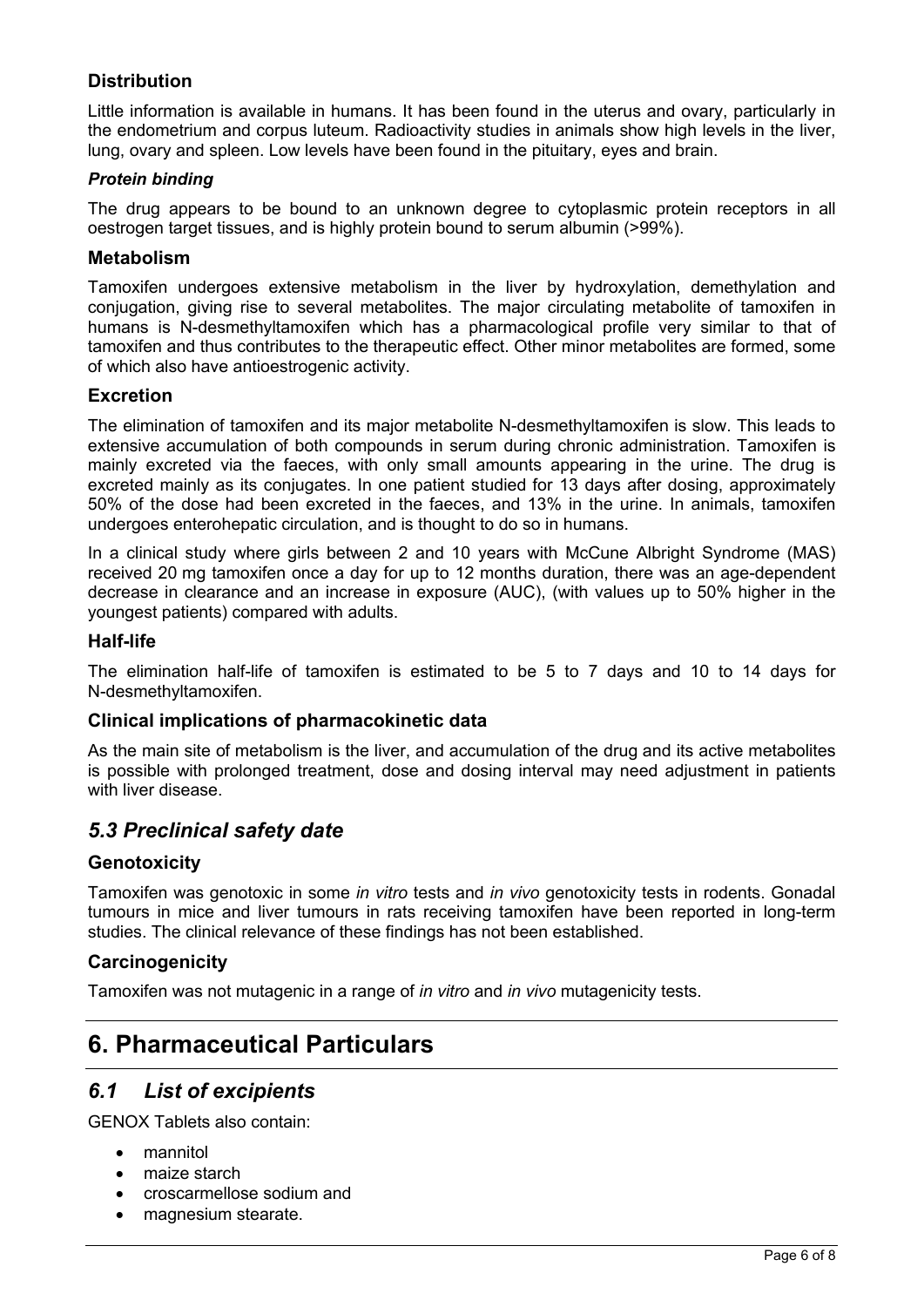# *6.2 Incompatibilities*

Not applicable.

# *6.3 Shelf life*

5 years.

# *6.4 Special precautions for storage*

Store at or below 25°C, protect from light.

# *6.5 Nature and contents of container*

PP bottle with PP cap. Pack-size of 30 tablets (10 mg) or 20 tablets (20 mg).

Al/PVC blister pack. Pack-size of 30, 60, or 100 tablets.

Not all pack types and sizes may be marketed.

# *6.6 Special precautions for disposal*

Not applicable.

# **7. Medicines Schedule**

Prescription Medicine

# **8. Sponsor Details**

Mylan New Zealand Ltd PO Box 11183 Ellerslie AUCKLAND Customer Services Freephone: 0800 579 811

# **9. Date of First Approval**

18 July 1985

# **10. Date of Revision of the Text**

04 May 2021

#### **Summary table of changes**

| <b>Section</b> | <b>Summary of new information</b>           |
|----------------|---------------------------------------------|
| 4.4            | Information on thromboembolic events added. |
|                | Minor edits                                 |
| 4.6            | Information on pregnancy updated.           |
|                | Fertility sub-heading added.                |